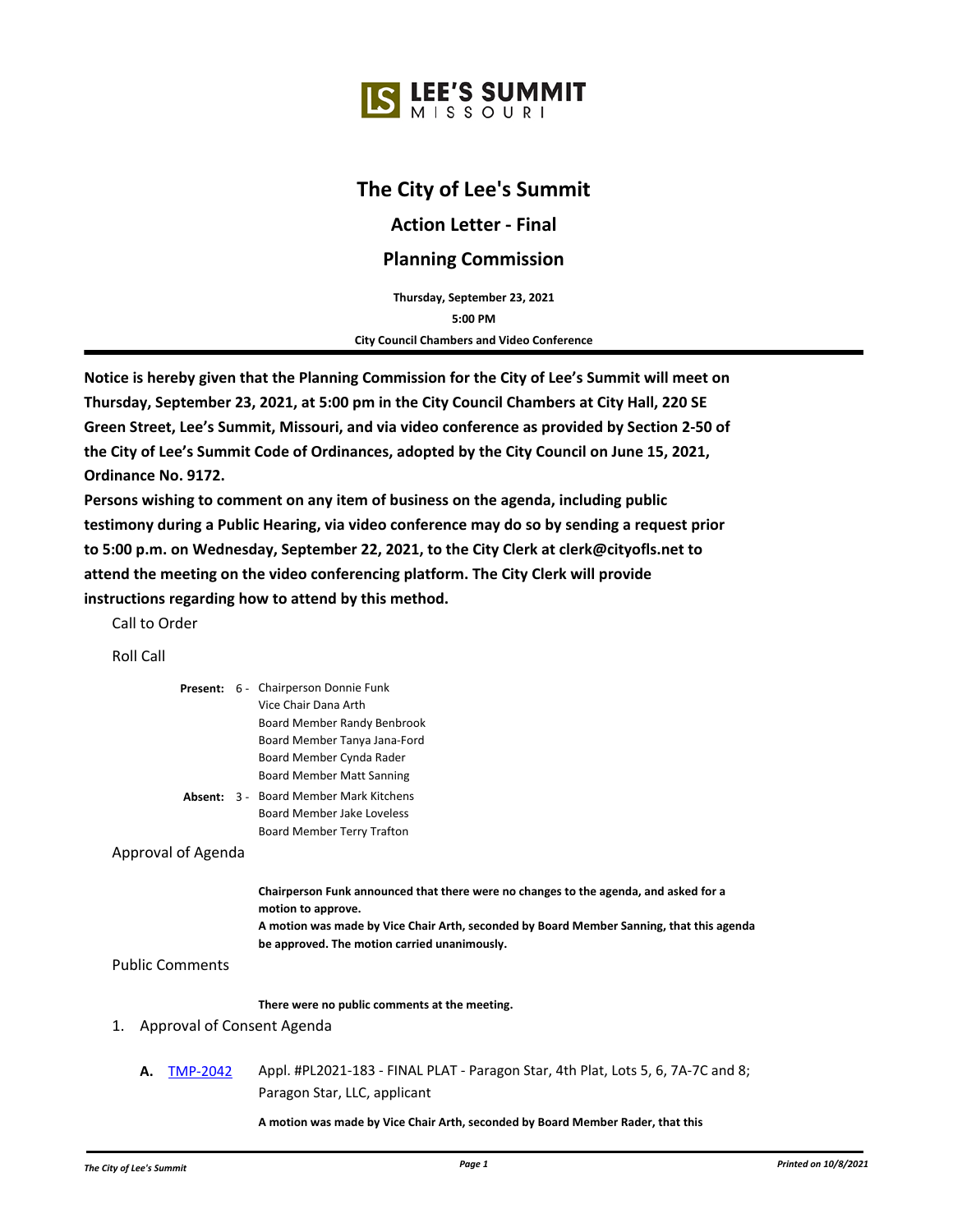## **Action Letter - Final Planning Commission**

#### **September 23, 2021**

**application be recommended for approval to the City Council - Regular Session due back on 10/19/2021. The motion carried unanimously.**

**B.** [2021-4374](http://lsmo.legistar.com/gateway.aspx?m=l&id=/matter.aspx?key=6976) Approval of the September 9, 2021, Planning Commission minutes

**A motion was made by Vice Chair Arth, seconded by Board Member Rader, that the minutes be approved. The motion carried unanimously.**

#### Public Hearings

**2. 2021-4372** Public Hearing: Application #PL2021-252 - Rezoning from CP-2 to RLL - 4871 SW Raintree Parkway; J.P. Roberts, applicant.

> **Chairperson Funk opened the hearing at 5:09 p.m. and asked those wishing to speak, or provide testimony, to stand and be sworn in.**

**Mr. Paul Roberts Jr. gave his home address as 21401 E. 34th Street South in Independence. He was representing Larry and Myrna Jones, the owners of Brush Creek LLC. This was the entity that owned the property, a tract of approximately 16 acres. They wanted to rezone the property, located east of Raintree Parkway and south of the spillway overflow from Raintree Lake, from CP-2 to RLL.** 

**The Joneses had purchased the property in November 2013. Last spring they had approached his son, Mr. John Roberts, of Landrock Signature homes LLC, about building a home on the property. The land needed to be rezoned to a residential designation before that could happen. The Roberts had been working with the City's development staff about the rezoning since early summer. They believed that rezoning the property to RLL was compatible with both the current surrounding land uses and the city's future land use plan. The request complied with Lee's Summit ordinances that permitted single-family homes built on larger tracts of land that would have a private septic system if no feasible connection to a public sewer was available. The applicants had addressed concerns and issues that City staff had brought up.** 

**The applicants had held a neighborhood meeting that included close neighbors, representatives of the Raintree Lake Property Owners Association, and people from nearby Lake Winnebago. Mr. Jones was not aware of any concerns or formal protest filed by neighboring residents. They had the support of the Raintree Lake Property Owners Association and he had a copy of the letter. Staff had been given a copy, and it was on the City's portal. The applicants had asked Engineering Solutions to prepare a one-lot minor plat, although it was not part of the rezoning application, and they planned to file a formal application with staff over the next few weeks. This was a requirement in applying for a building permit for a new single-family home.**

**Mr. McGuire entered Exhibit (A), list of exhibits 1-13 into the record. He confirmed that the applicant was requesting a rezoning from CP-2 to RLL zoning, to allow the construction of a single-family home. The property was currently vacant and unplatted. It was on the east side of SW Raintree Parkway, immediately south of the Raintree Lake spillway. The general character of the surrounding area was single-family residential, with Raintree to the west and Lake Winnebago to the east. Some large acreage undeveloped property was to the south, just outside the city limits.** 

**The proposed rezoning to RLL was consistent with the low-density residential land use recommended by the 2021 Ignite comprehensive plan. It met the plan's objectives for being compatible with the surrounding neighborhood's character. Since the purpose for the requested rezoning was to construct a single-family home on the subject property, staff considered it compatible with the surrounding residential uses. The two Conditions of Approval required a hold harmless agreement to be "executed prior to connecting to City water (1) and that An appropriate on-site sanitary sewer system shall be permitted through**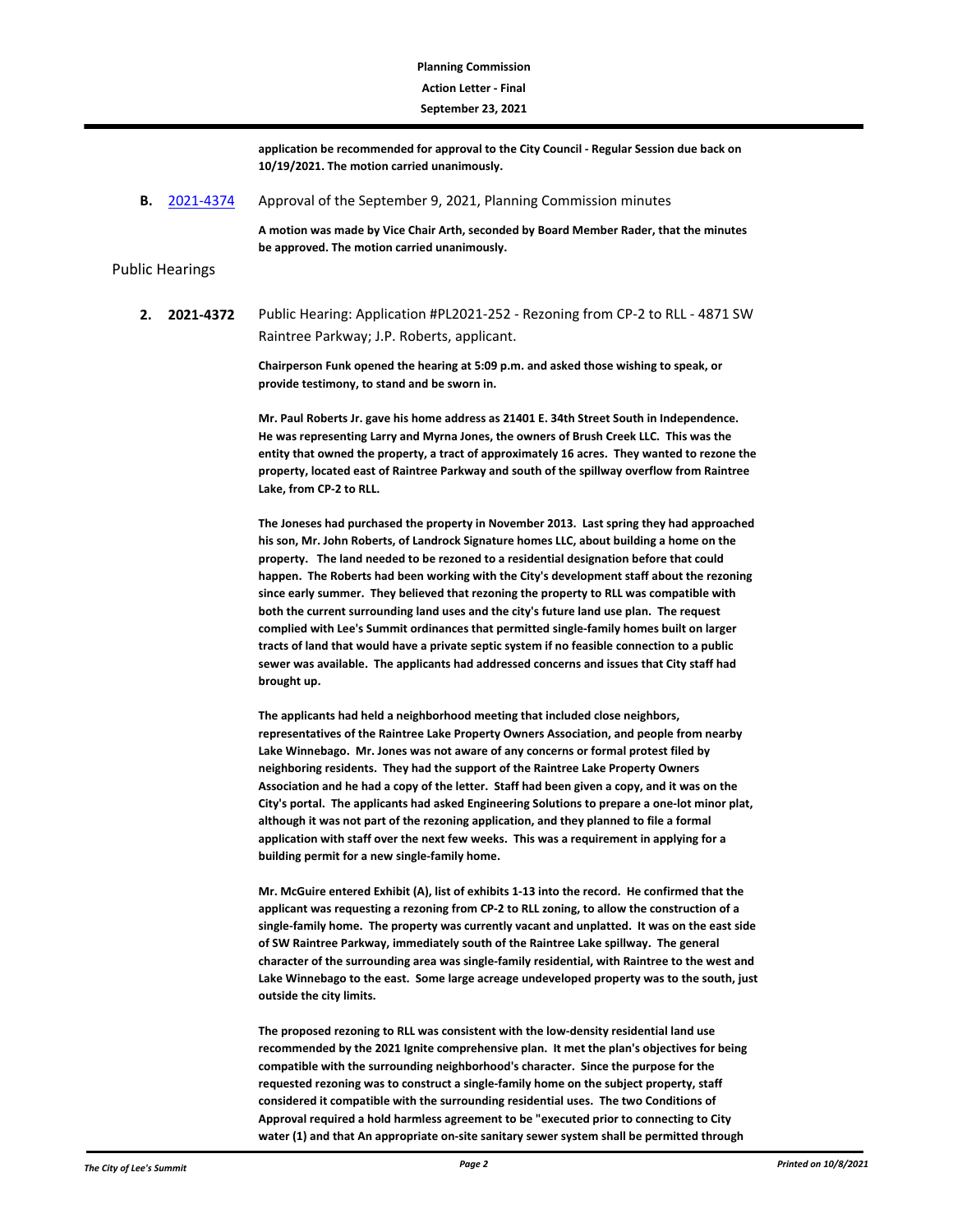**the County prior to approval of a building permit or that "a private low-pressure system may be designed and constructed to serve the lot."**

**Following Mr. McGuire's comments, Chairperson Funk asked if there were any public comments on this application. Seeing none, he opened the hearing for Commissioners' questions, or for a motion. There were no questions, and Chairperson Funk closed the public hearing at 5:15 p.m. and asked for discussion among the Commission members, or for a motion.**

**Commissioner Arth made a motion to recommend approval of Application PL2021-252, Rezoning from CP-2 to RLL: 4871 SW Raintree Pkwy; J.P. Roberts, applicant. Commissioner Rader seconded.**

**Chairperson Funk asked if there was any discussion of the motion. Hearing none, he called for a vote.**

**A motion was made by Vice Chair Arth, seconded by Board Member Rader, that this application be recommended for approval to the City Council - Regular Session, due back on 10/19/2021. The motion carried unanimously.**

- **a. TMP-2035** An Ordinance approving a rezoning from District CP-2 to District RLL for approximately 16.25 acres located at 4871 SW Raintree Parkway in accordance with the provisions of Chapter 33, the Unified Development Ordinance of Lee's Summit Code of Ordinances, for the City of Lee's Summit, Missouri.
- **3. 2021-4389** Public Hearing: Application #PL2021-279 Preliminary Development Plan and PL2021-280 - Special Use Permit for major automotive repair - Caliber Collision, 710 SE Blue Parkway; Cross Development-CC Lee's Summit, LLC, applicant.

**Chairperson Funk opened the hearing at 5:17 p.m. and asked those wishing to speak, or provide testimony, to stand and be sworn in.** 

**Mr. Scott Ready, Project Manager for Development Services, stated that the applicant would participate in the hearing via Zoom. The company was based in Cincinnati and Greenville, South Carolina.** 

**Mr. Todd Burnett stated that Cross Development were the engineers and landscape architects for the project. The proposed project was located at 710 SE Blue Parkway, and included a proposed Caliber Collision business in an 11,500 square foot building. It would also have auto body paint and repair shop. All of the work would be contained within the main building, which would have two overhead doors, one at the back and one on the side. The spaces toward the back of the lot shown on the plan were for vehicles that were either scheduled for repairs or that had been repaired and had not yet been picked up. The turnaround was about two weeks; so no disabled vehicles would be stored on the site for any extended period of time.** 

**The proposed access was off SE Blue Parkway. With this particular development, a previous master plan had Lots 1, 2 and 3 developed together. This never happened with Lots 1 and 2; and at this point the applicant would have to create an access point that could have a future shared access with Lot 1.**

**Mr. Nick [no last name] commended staff for working with him on this application. He provided some information about how Caliber Collision operated. It was a national brand and one of the largest auto repair facilities in the United States, with over a thousand locations. Most of the repairs done were minor ones, including paint, dent, fender and auto glass repair. Many of the cars were driven to the site, although there were some flatbed deliveries. The**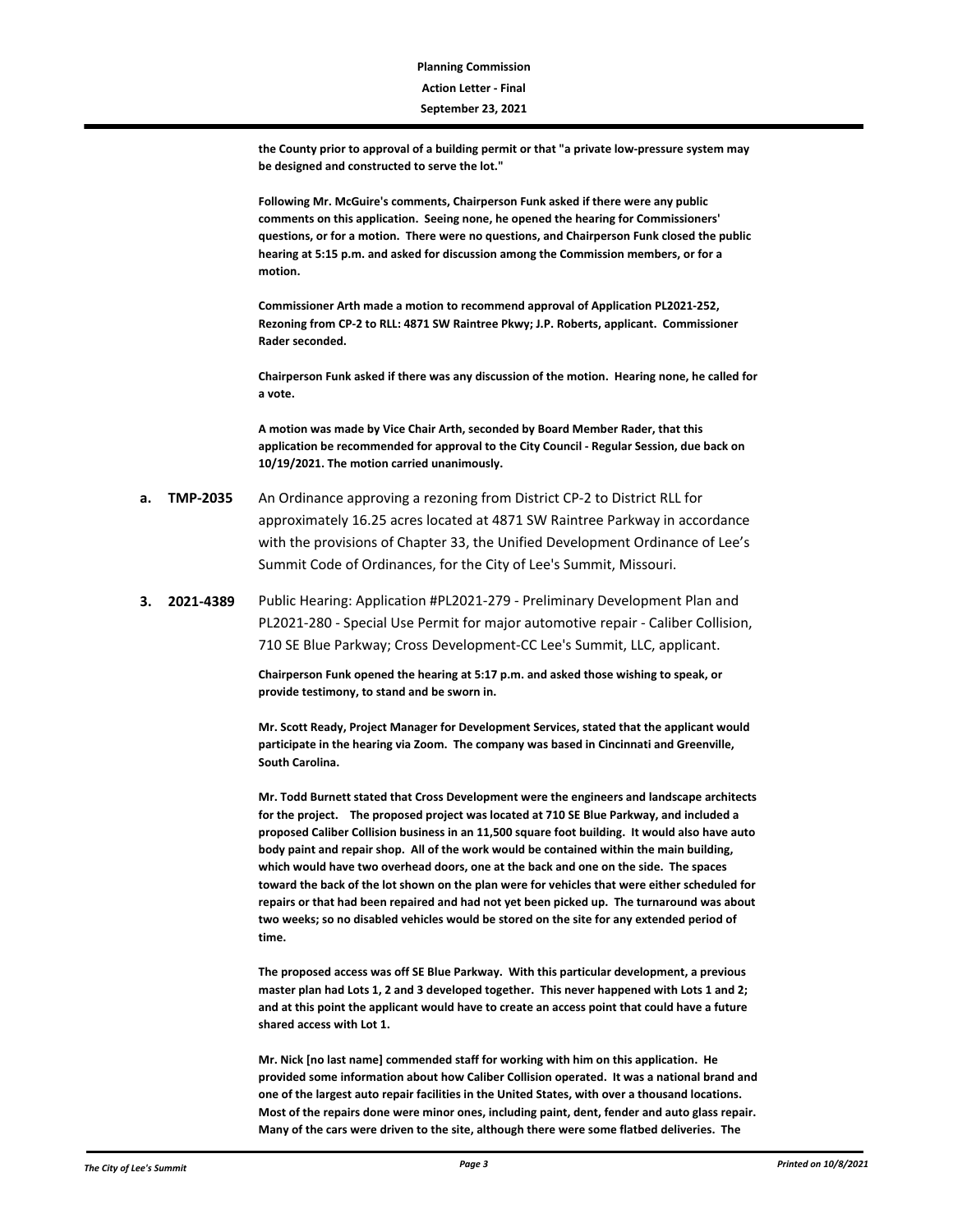**hours were Monday through Friday from 8:00 a.m. to 6:00 p.m., with an average of 15 employees on the site and 4 to 6 customers per day. The latter would include one or two drop-offs, pick-ups and estimates.** 

**Following this presentation, Chairperson Funk asked for staff comments.**

**Ms. Nelson entered Exhibit (A), list of exhibits 1-16 into the record. She displayed an aerial zoning map of the area, with the proposed location circled in blue. The entire area to the east and west had commercial zoning, with Planned Industrial [PI] directly to the north and residential development to the northeast.** 

**The subject property was 1.3 acres, with a building area of 11,580 square feet. The proposed parking was 64 spaces plus two ADA spaces, for a total of 66. Ms. Nelson then displayed elevations of the buildings, noting that materials were EIFS, stucco, stone and concrete. Major automotive repair was allowed in CP-2 zoning, with a Special Use Permit. The applicants had requested a 30-year term, which was consistent with those previously approved for similar uses.**

**In this application, the applicant would need to address four conditions. Outdoor storage had to be in the rear of the property, with screening. This would most likely be medium impact screening with "a mix of shade, ornamental and evergreen trees, along with shrubs." The business would also have a decorative iron six-foot fence. All work had to be done indoors in the proposed buildings. No noise, odors or fumes could be detected outside the building. To accomplish this, Caliber Collision used "a prepackaged paint booth system located in the proposed building's interior." It included ventilators and a filtration system; and met both Federal and State regulations for containing odors and fumes within the building. The applicant had already explained that the doors would remain closed except when a vehicle was entering or exiting the building.**

**Ms. Nelson gave some details about the neighborhood meeting on September 2nd. Of the six people attending, two did not ask any questions or express any concerns; and one was attending just to get some information. Two attendees asked how far east the development would be; and one person said he had wanted to start a similar paint and collision repair business on the subject property, but was denied by the City. He wanted to hear more about the process.** 

**Ms. Nelson cited two Conditions of Approval. Condition One required the development to follow the preliminary development plan; and Condition Two granted a Special Use Permit for a 30-year term.**

**Following Ms. Nelson's comments, Chairperson Funk asked if there was public comment on this application. Seeing none, he then asked if the Commission had questions for the applicant or staff.**

**Regarding the elevations Commissioner Benbrook noted that the City had requirements for breaks in a building's facade. He asked Ms. Nelson what the regulation specified for distance between the breaks. She replied that the UDO did not state this specifically but rather required four-sided architecture with offsets. Commissioner Benbrook said that he had seen vertical offsets but no horizontal ones; and the buildings looked rather square. Mr. Soto confirmed that the UDO did not specify how many breaks a facade needed, or how far apart they had to be. Staff had inquired about what projections and offsets the main building would have. This project's design professionals had indicated that the pilasters and the base were offset about six inches to provide a shadow line.** 

**Commissioner Benbrook commented that the outside storage in the back looked on the plan like a trash enclosure. He asked what was being stored. Ms. Nelson pointed out the trash**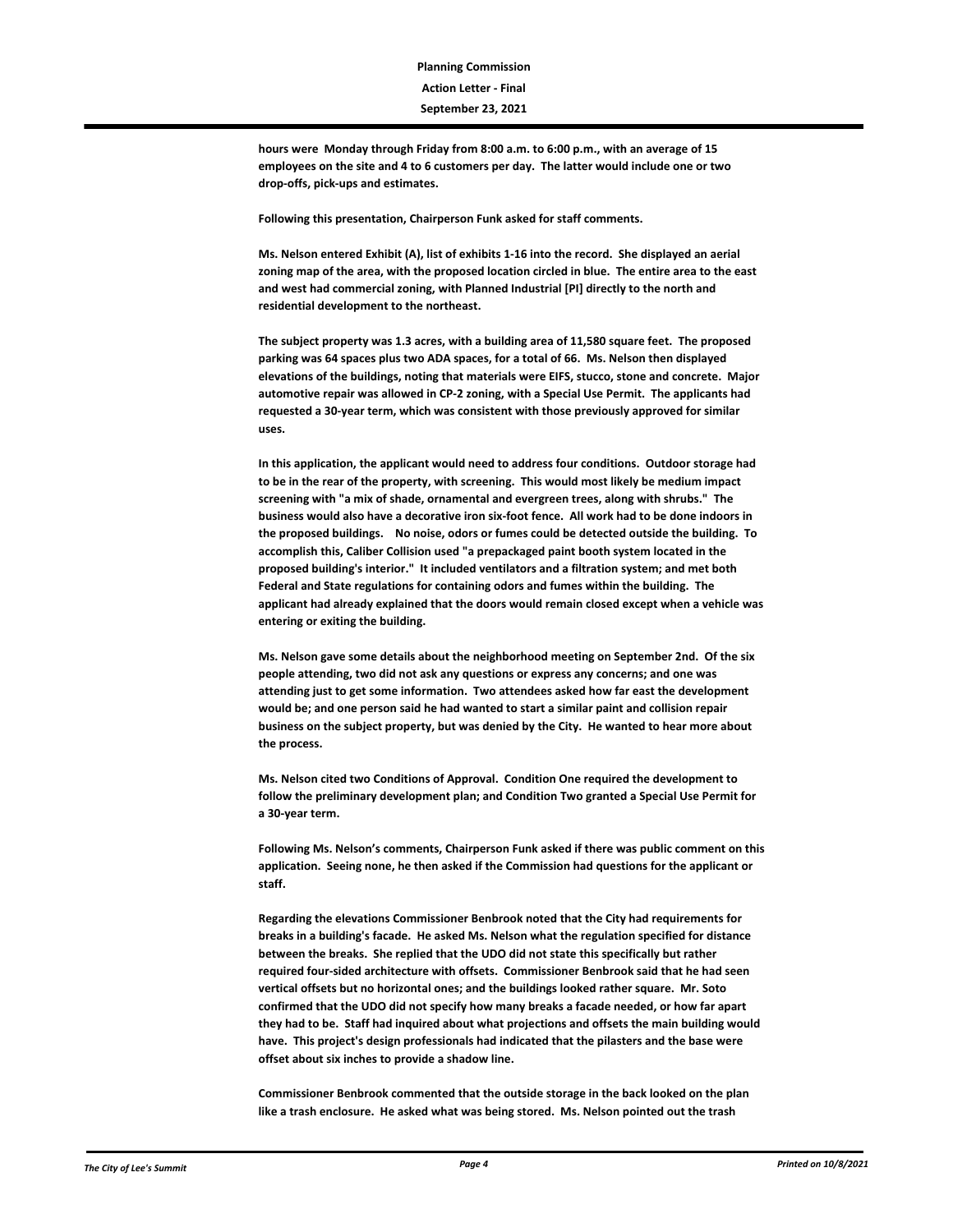**enclosure on the plan. The gate was basically additional security for the stored cars.** 

**Commissioner Benbrook noted that the plan showed underground detention for stormwater at the north end of the building. Mr. Burnett confirmed that this was correct. Commissioner Benbrook continued that the landscaping was in that same location, and asked if a potential problem existed with trees in particular being close to that underground detention. Mr. Burnett acknowledged that this was difficult to see on the landscape plan; but they had located all the landscaping to the north of the detention system. No plantings were proposed for that particular location.** 

**Chairperson Funk noted the mention of the facility having about 15 employees and 4 to 6 customers a day. He asked why the applicant wanted 66 parking spaces. Mr. Burnett replied that as many of 50 cars were in the storage yard. In a two-week period there was some overlap between customers and the number of cars in the back increased. However, these were minor repairs it was a parking lot and not a lot to store vehicles. The gate was open during all business hours and was closed only after hours. Chairperson Funk asked what was the need for 66 parking spaces in view of the number of customers and employees. Mr. Burnett responded that on any given day there could be a dozen cars in the building and 30 to 40 cars in the storage yard.**

**Commissioner Jana-Ford noted that if she was looking at the building, with the street behind her, she would see the two handicap parking spots and the side entrance to the building; with a swath of pavement to the right that reached to the property line. Mr. Burnett said that was the cross-access to Lot 3, which was originally the main lot of the development. An existing access easement had been platted along with the property; and they had extended the pavement to allow for future cross access if necessary. Commissioner Jana-Form asked what they would do with that piece of pavement, should a future owner of the adjacent land did not want cross access. Mr. Burnett did not think it would look any different than it did at present.** 

**Chairperson Funk asked if there were further questions for the applicant or staff. Hearing none, he closed the public hearing at 5:35 p.m. and asked for discussion among the Commission members.**

**Chairperson Funk said that for him the issues were the 30-year term for the Special Use Permit, as well as the necessity for 66 parking spaces. Commissioner Arth's concern about the parking was the increase in impervious coverage.**

**Commissioner Sanning commented that the Commission had discussed 30-year Special Use Permits in the past; and he wondered why the Commission approved it on the basis of having done the same thing before.** 

**Hearing no further discussion, Chairperson Funk called for a motion, suggesting including reducing the number of parking spaces.**

**Commissioner Arth made a motion to recommend approval of Application PL2021-279, Preliminary Development Plan and PL2021-280, Special Use Permit for major automotive repair: Caliber Collision, 710 SE Blue Pkwy; Cross Development-CC Lee's Summit, LLC, applicant, including a suggestion that the number of parking spaces on the preliminary development plan be reduced. Commissioner Rader seconded.**

**Chairperson Funk asked if there was any discussion of the motion. Hearing none, he called for a vote.**

**Regarding the number of parking spaces, Commissioner Sanning asked if City staff could provide a recommendation as to the number, or some alternative. 'Fewer' was not very**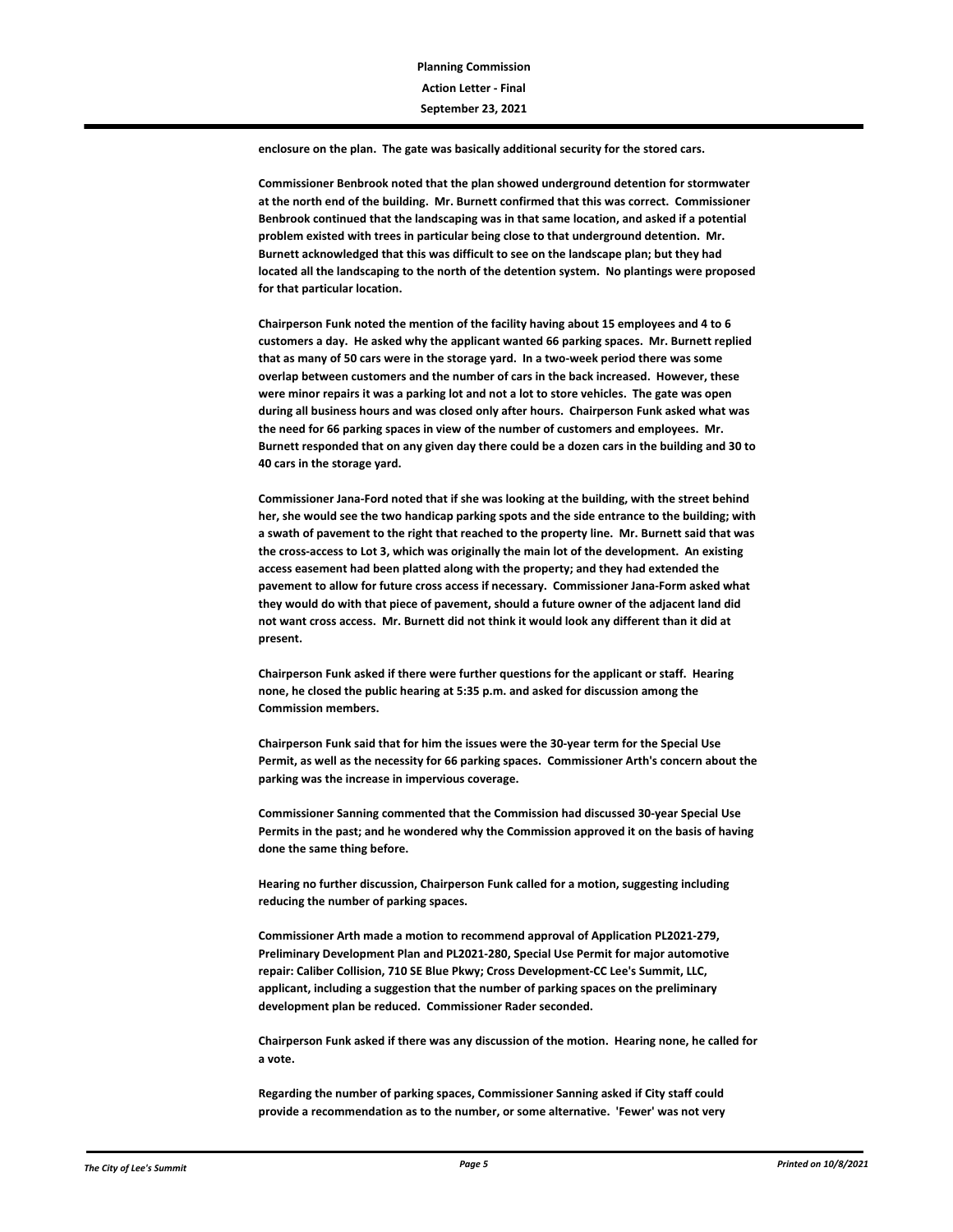**specific. Commissioner Jana-Ford asked to reduce the impervious coverage with an alternate type of pervious coverage. Commissioner Arth asked what the UDO required for parking, and Chairperson Funk replied that it would be 36, with two handicap spaces making it 38.**

**Mr. Burnett stated that there was any way to reduce the minimum to 50 spaces that the client required as a minimum. The maximum had been a little over 60. Commissioner Benbrook noted that there was double parking on the east side of the building; and if that was changed to single parking it would eliminate 10 parking spaces. Further, the impervious surface could be reduced considerably if the connecting drive was eliminated.**

**Chairperson Funk asked Mr. Bushek if the Commissioners could ask questions to staff while they were in discussion over the motion, and Mr. Bushek answered that they could.** 

**Chairperson Funk asked staff if installing the connecting drive, with its addition of paved surface, was necessary or something the City was requesting; or if it was a matter of granting a right-of-way. Mr. Soto explained that at the time these three lots were platted, they were required to have cross-access in order to meet access management requirements. This would, include reducing the number of driveways and curb cuts along Blue Parkway.** 

**That one drive had stubs from both the west and east, to accommodate future development. It was possible to reduce some of the pavement to the west until such time as it was needed. Typically it would be extended all the way to the property line as part of this development; but a major question was who would pay the cost of making that connection beyond the confines of the lot to the west. Staff could craft some language pertaining to who would be responsible for filling the gap.**

**Regarding the 68 parking spaces, Chairperson Funk said he would look for an opportunity to reduce that to 50, in order to balance meeting parking needs with providing green space.** 

**Commissioner Jana-Ford asked if the Commission would have the opportunity to see the changes made. Mr. Soto answered that the only way they would see changes would be if the Commission chose to continue the application to a future date. If a recommendation was made tonight, the application would move on to the City Council.** 

**Mr. Johnson said that he was hearing from the Commission about a desire from the Commission to reduce impervious surface; and from the applicant about concern over losing some parking. He asked if the Commission would consider using some kind of pervious pavement instead of eliminating any parking. Chairperson Funk asked the Commissioners if they would be interested in this approach.** 

**Commissioner Jana-Ford said her main concern was not increasing stormwater runoff. The City was trying to include more pervious pavement in its approach to water management, and this would be an opportunity for the City to do that. Commissioner Rader agreed, and Chairperson Funk asked if the applicant would consider including pervious pavement in this project. Mr. Ready said that he was open to that.** 

**Mr. Burnett noted that Caliber was down to 51 storage spaces, which was their minimum. If they had to lose parking, the row of seven spaces in front and the spaces outside the fence would be the best choice; as that would not limit their production or their ability to operate the business with the minimum 50 cars in the storage area. They did not need a lot of customer area. For him the question was whether reducing the parking by seven spaces and possibly some of the access would achieve the goal they were going for. In terms of stormwater management and impervious pavement, the stormwater system met the current ordinance and the flow off the site was not being increased.** 

**Mr. Burnett added that their office in Greenville had pervious pavement in the parking lot, and**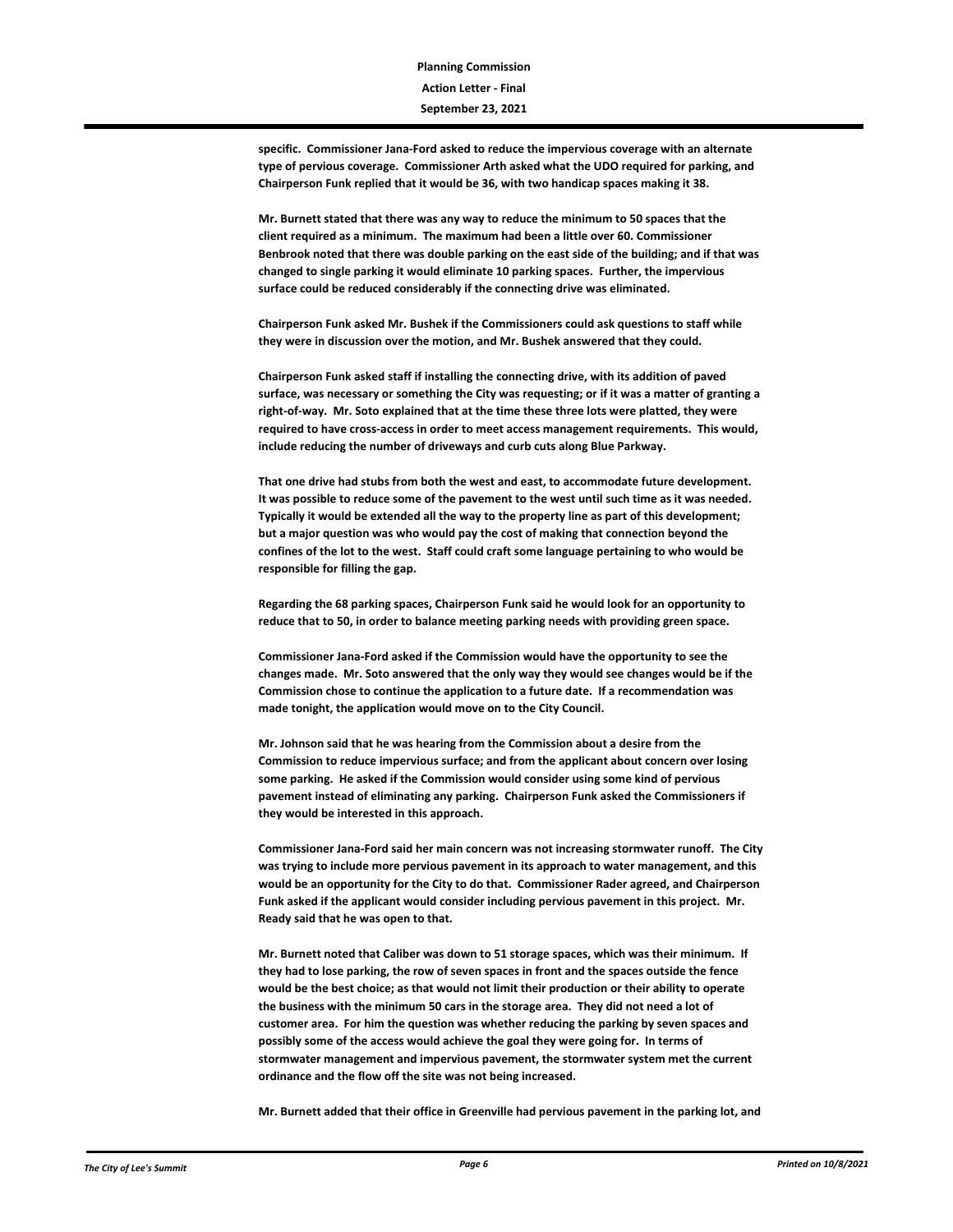**it did not work very well. It had to be cleaned regularly and the surface could not handle heavy rains. If the goal was a low-impact development, there were other approaches to take, especially in an industrial/commercial area like this, with both cars and trucks coming and going regularly.** 

**Chairperson Funk remarked that it appeared the Commission was not interested in any type of pervious pavement. He was in favor of moving the application forward and retaining the minimum 50 parking spaces in the storage area, and possibly creating a little more green space.**

**Chairperson Funk then asked Mr. Bushek if they needed to strike the original motion. Mr. Bushek said they had two options. One would be to withdraw the original motion and then make a new one; and the other would be to just amend the original motion.** 

**Commissioner Arth made a motion to amend the motion currently on the floor for Application PL2021-279, Preliminary Development Plan and Application PL2021-280, Special Use Permit for major automotive repair: Caliber Collision, 710 SE Blue Pkwy; Cross Development-CC Lee's Summit, LLC, applicant, to substitute "50 instead of 68 parking spaces" for "reducing the parking spaces". Commissioner Rader seconded.**

**On the motion of Commissioner Arth, seconded by Commissioner Rader, the Planning Commission members voted unanimously by roll call vote to approve amending the original motion, substituting "50 instead of 68 parking spaces" for "reducing the parking spaces".** 

**Chairperson Funk then asked for a motion to approve Application PL2021-279 and Application PL2021-280 as amended**

**A motion was made by Vice Chair Arth, seconded by Board Member Rader, that this application be recommended for approval to the City Council - Regular Session, due back on 10/19/2021 with the condition that the parking count be reduced from 68 stalls to 50 stalls. The motion carried unanimously.**

- **a. TMP-2044** An Ordinance approving a Preliminary Development Plan located at 710 SE Blue Parkway, proposed major automotive repair in district CP-2, in accordance with the provisions of Chapter 33, the Unified Development Ordinance, of the Code of Ordinances for the City of Lee's Summit, Missouri
- **b. TMP-2045** An Ordinance approving a Special Use Permit for major automotive repair in District CP-2 (Planned Community Commercial District), located at 710 SE Blue Parkway for a period of thirty (30) years, all in accordance with the provisions of Chapter 33, the Unified Development Ordinance, of the Code of Ordinances for the City of Lee's Summit, Missouri.
- **4. 2021-4409** Public Hearing: Application #PL2021-283 Preliminary Development Plan Summit Park Church - building and parking lot expansion, 425 SW Oldham Parkway; Summit Park Church, applicant.

**Chairperson Funk opened the hearing at 5:52 p.m. and asked those wishing to speak, or provide testimony, to stand and be sworn in.** 

**Commissioner Sanning stated to Mr. Bushek that this applicant had been supportive of different elements of his employer, and asked if he would need to abstain or recuse himself. Their congregation had been generous with in-kind donations for the Christmas program. Mr. Bushek recommended that Commissioner Sanning from participating in this hearing.**

**Mr. Jeremy Needham, Operations Director at Summit Park Church, gave his address as 312**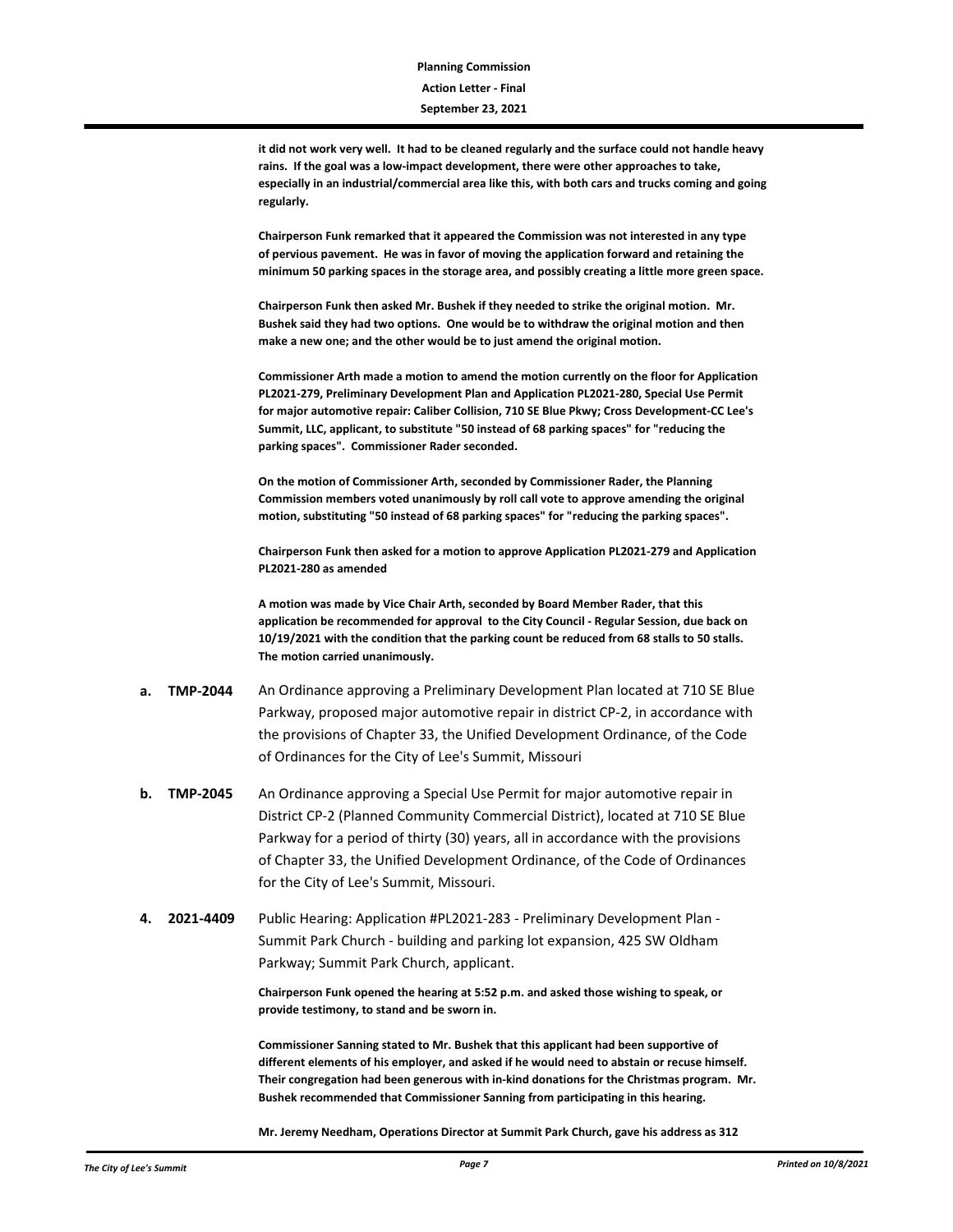**Stonewall Court in Independence. He asked if the Commission still had a quorum, since Commissioner Sanning was abstaining, and Chairperson Funk answered that it did. Mr. Needham related that Summit Park Church had been established in 2013 at Harris Park. They had outgrown this and two other locations since then; and had decided in 2019 that they needed more space. Eventually they merged with Lee's Summit First Church, and were currently remodeling the space and bringing both campuses back together.** 

**Mr. Kimball Hales, of Finkle Williams Architecture, gave his address as 7818 Allman Road in Lenexa, Kansas. He displayed an aerial view of the existing church, which they were currently renovating and updating. The view was from US 50 looking south and southeast. Mr. Hales noted that there was a noticeable slope and detention area. The displayed site plan showed the existing parking and the footprint of the existing church. They planned to eventually add an auditorium with seating for about 1,200 people. A retaining wall was used to level some of the parking area, with the detention underground. The plan would provide about 400 parking spaces. What was labeled "Phase 2" was an atrium and gathering space, which was necessary for moving that many people in and out of the auditorium. Because of the slope, they were considering putting additional parking below the footprint shown on the plan.** 

**Another aerial view showed parts of the church being renovated or expanded in blue. These included a 2,500 square foot chapel for children, some small modifications to the roof and a new entry at the southeast corner. The view also showed the proposed footprint of the church. It had not been fully designed, but had been planned with adequate space as well as parking. They were requesting a new curb cut off Oldham Parkway and would take out one on Allendale Street on the east. At this location was a very steep driveway that ran through the church property; and they hoped to bring more traffic in off of Oldham Parkway. That would leave one curb cut on Allendale, one on Oldham and one on Lakeview.**

**The church had already purchased the property to the east which had formerly belonged to the Unity Church, and as well as a color rendering of the future Summit Park Church building. They wanted to do the site improvements as soon as possible, in order to have additional parking for the existing building.**

**Following Mr. Needham's presentation, Chairperson Funk asked for staff comments.**

**Mr. Soto entered Exhibit (A), list of exhibits 1-14 into the record. He displayed a view of existing conditions and the zoning of the subject property. It had split zoning, with most of the north portion zoned RP-3 and the rest, which was adjacent to the residential subdivision to the south, zoned RP-2. The building across the street and to the east that the church had recently acquired was zoned PO (Planned Office).**

**The property was about 8 acres, and the existing building was 33,000 square feet, with about 245 parking spaces. The expansion would be in three phases, with the map showing Phase 1 in green. The 150-space expansion would ring the ultimate build out for the church campus. Phase 2, the vestibule portion indicated in blue, was about 9,000 square feet. The purple colored portion would be 23,000 square feet. The campus would be a total 65,000 square feet, with 395 on site parking spaces. The next displayed image showed the existing building to the east, with about 75 parking spaces available for use across the street. The church had access to a total of about 470 parking spaces.**

**Mr. Soto then displayed some elevations, listing the exterior materials to be used as brick, aluminum composite metal, glass, brick and EIFS, along with some exposed concrete. Some engineered wood accents would also be used. The use of the architectural metal ranged from 52 percent on the north elevation and about 7 percent.** 

**One modification was requested for the parking lot setback from Oldham Parkway. The minimum setback was 20 feet; with the proposed parking lot set back about 15 feet from the**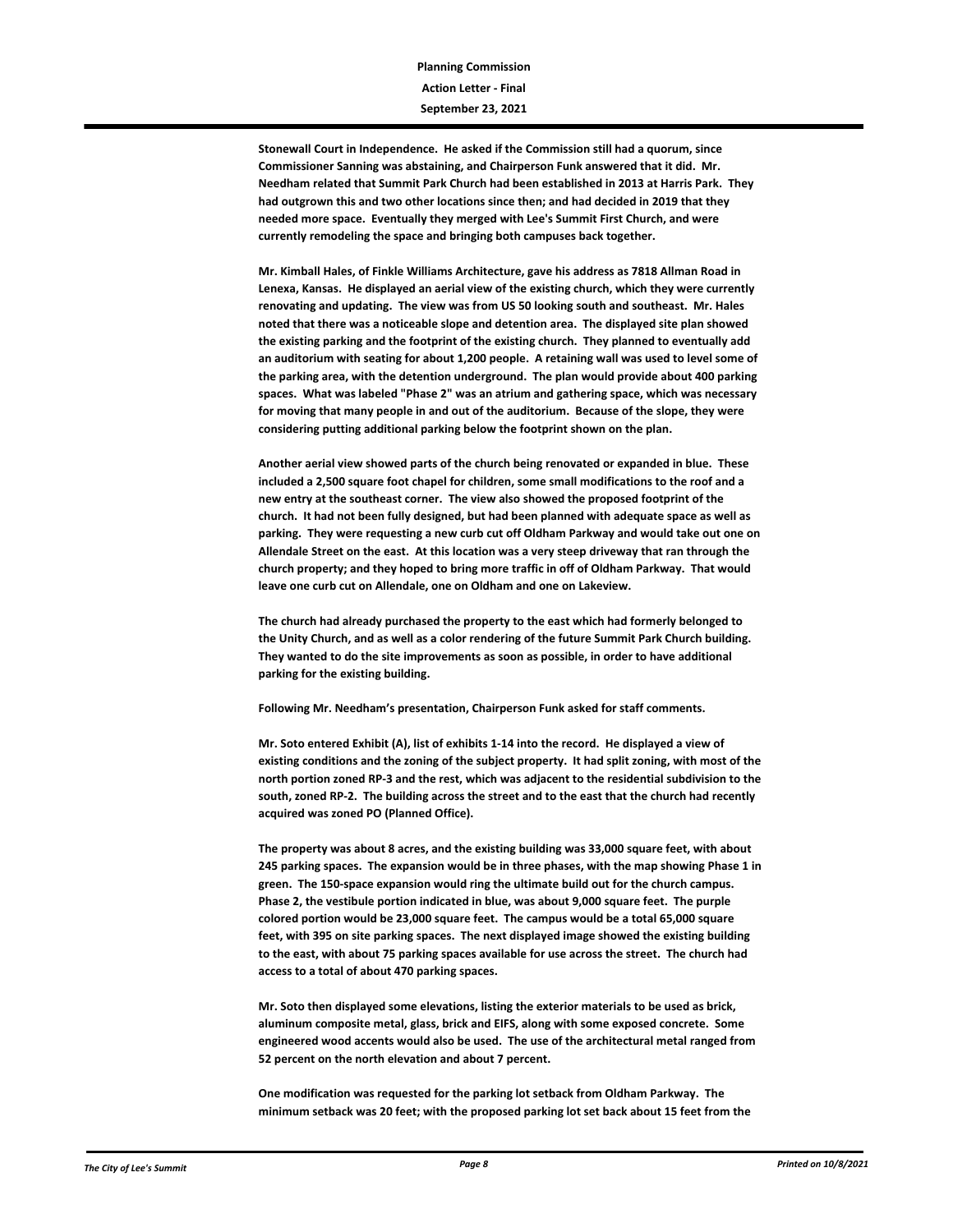**right-of-way. Mr. Soto remarked that these types of modification were common for both new construction and redevelopment for a number of sites along M-291 and the US 50 corridor, where the existing MoDOT right-of-way was fairly expansive. In some locations a parking lot would be built right up to the property line, which would be a setback of zero. Despite that, between 50 feet and 70 feet of green space was between the parking lot boundary and the pavement for the adjacent travel lanes on the frontage road. About 70 feet of separation was between the pavement for Oldham Parkway and the parking lot. Accordingly, staff supported the modification to allow the reduced setback along Oldham Parkway.** 

**From a compatibility standpoint, the church building was built in 1988. Churches were allowed in all zoning districts; and often served a spatial and transitional use, or a buffer between the US 50 corridor and residential development to the south. The landscape plan showed a significant tree line between the church property and the adjacent residential subdivision. At present there was a lot of construction due to the exterior renovations that were happening; but on this site some of the understory growth beneath the trees had been cleared out. The plan did call for some planting in strategic locations here and there. A considerable amount of additional landscaping would be installed after the Phase 1 parking expansion was done, especially along the Oldham Parkway frontage.** 

**Staff had provided three Conditions of Approval. Condition 1 allowed for the modification to the parking setback.**

**Following Mr. Soto's comments, Chairperson Funk asked if there was anyone present wishing to give testimony, either in support for or opposition to the application. Seeing none, he opened the hearing for Commissioners' questions.**

**Commissioner Jana-Ford asked if the questions were expected to be about the parking lot expansion and not about the building itself. Mr. Soto answered that it could be any question pertaining to either. Commissioner Jana-Ford noted that ADA parking was included, and the layout had some ADA spaces that were associated with the future entry, and a new one on the southwest. She asked why it was there rather than at the future entry of the proposed larger building. Mr. Hales explained that the blue zone indicated had an entry on both sides. It was a basically a large foyer that ran along both sides. This was the closest place to put an ADA spot that was close to both the front and back doors. Commissioner Jana-Ford asked if that was the image he had displayed with the wide stairs, and Mr. Hales answered that it was.** 

**Commissioner Benbrook noted to Mr. Hales that he had originally mentioned having underground stormwater detention, and asked if there was a proposed location. Mr. Hales referenced the darker shaded area that indicated part of a floodway. The detention area was marked by a purple box, with the underground detention being underneath the northwest bank of parking. That was a low spot on the site, and was adjacent and parallel to the floodway. It was actually under the Phase 1 parking area.** 

**Commissioner Benbrook then noted that Mr. Hales had also mentioned needing underground parking below the proposed building; and Mr. Hales responded that it was not exactly needed but he hoped that including it would be affordable, as there was a major grade change. One option was to create walls that would suspend the slab of the auditorium itself; so church members could park underneath the building. They had a potential 30 or 35 spaces underneath the building. Having an office building nearby would provide about 75 spaces that could provide some convenient parking on Sundays.**

**Commissioner Benbrook was somewhat concerned about having just one exit from the parking to Oldham Parkway. It could be a situation where a couple of hundred cars all leaving at the same time on a Sunday morning when services ended. It might create a situation where a lot of traffic would go through the residential areas at one time. He asked if the applicants had looked for options. Mr. Hales said they had not, but the church would probably be willing to**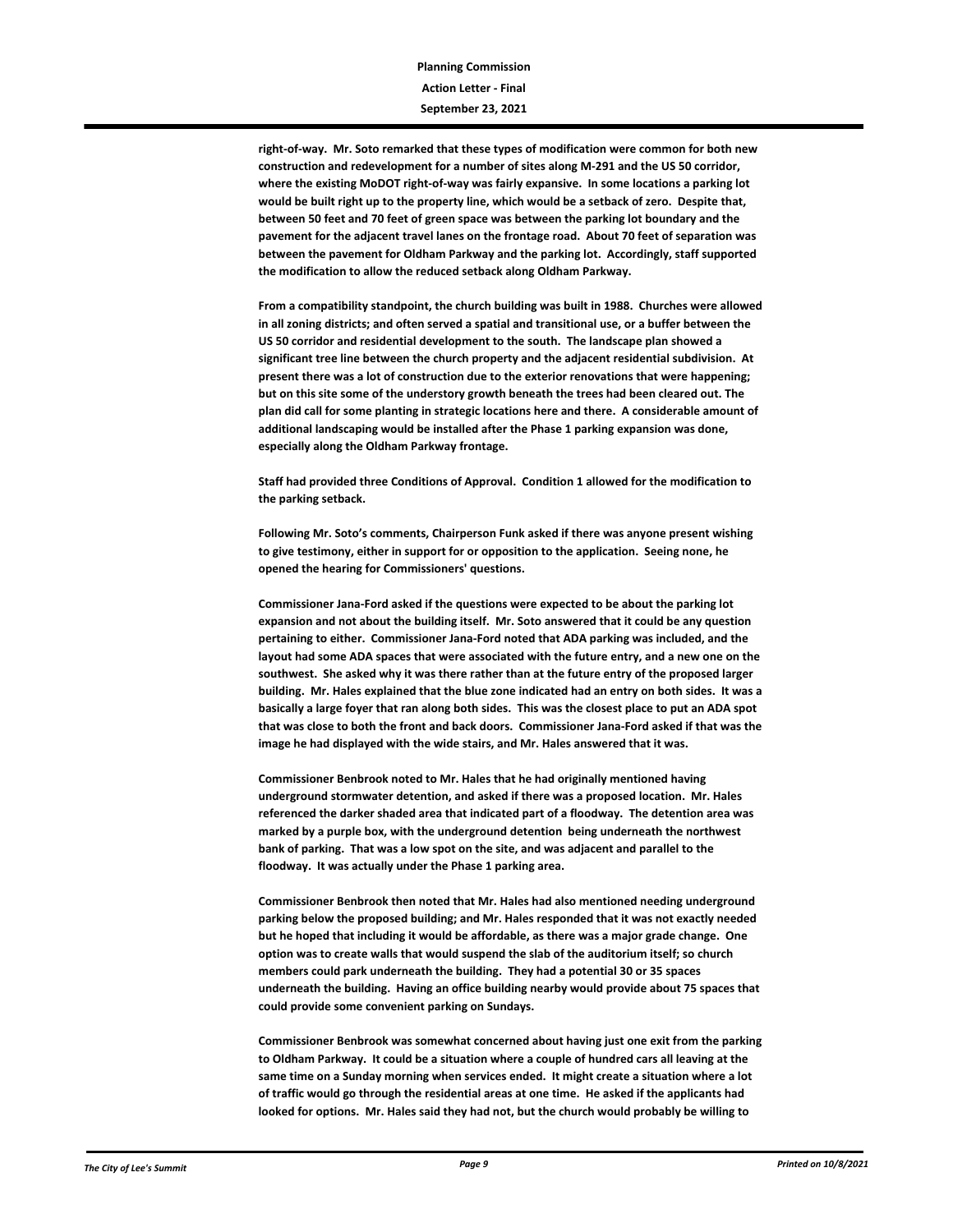**consider it. Since most of the parking was on the southwest side, there were two exits, one leading to Lakeview and the other to Allendale. He also pointed out that there were no houses from the point of exiting to Oldham Parkway. He was not overly concerned about 400 cars, but did not think there would be opposition to adding two curb cuts. It was important to maintain a certain separation distance from the Allendale curb cut to the church's curb cut.**

**Mr. Soto noted that Oldham Parkway was under MoDOT's jurisdiction. At present, the distance between Allendale and Lakeview was about 740 feet; and MoDOT's minimum separation requirement was 300 feet. They were splitting that difference, so there was an approximate 350 feet of separation for both streets once the new drive went in. An additional driveway access would not meet the separation requirements for either the City or MoDOT.**

**Chairperson Funk asked for some clarification about the phases. It looked like the applicant just wanted to build a very large parking lot. Mr. Hales related that when he had initially spoken with the church's leadership, the idea was to renovate the existing building so that they could resume meetings and church services as soon as possible. They hoped that this would be by the end of this year; although now early next spring looked more likely. In that scenario they would not have the entire parking lot finished by that time; but they wanted to finish the parking on the northeast side, from the Oldham curb cut to the existing parking. The rest of the parking, plus the atrium and auditorium, would be Phase 2. With the existing building, they would have the 240 existing spaces, about 60 new spaces from the Oldham curb cut to the east parking lot. Other parking was available across the street.** 

**Chairperson Funk asked if it was accurate that they would not complete the rest of the parking lot until they started developing the other buildings. Mr. Hales confirmed that the existing parking would be left as is until that point.**

**Commissioner Jana-Ford said she was looking at the lighting plan for the church, and asked if they had a lighting plan for the parking. Mr. Hales answered that they had done preliminary photometrics, but the lighting would be basically meeting the light levels at the property line. The poles would have full cut-off heads.** 

**Chairperson Funk asked if there were further questions for the applicant or staff. As there were none, he closed the public hearing at 6:15 p.m. and asked for discussion among the Commission members, or for a motion.**

**Commissioner Arth made a motion to recommend approval of Application PL2021-283, Preliminary Development Plan: Summit Park Church, building and parking lot expansion, 425 SW Oldham Pkwy; Summit Park Church, applicant. Commissioner Rader seconded.**

**Chairperson Funk asked if there was any discussion of the motion. Hearing none, he called for a vote.**

**A motion was made by Vice Chair Arth, seconded by Board Member Rader, that this application be recommended for approval to the City Council - Regular Session, due back on 10/19/2021. The motion carried by the following vote:**

- Aye: 5 Chairperson Funk Vice Chair Arth Board Member Benbrook Board Member Jana-Ford Board Member Rader
- Absent: 3 Board Member Kitchens Board Member Loveless Board Member Trafton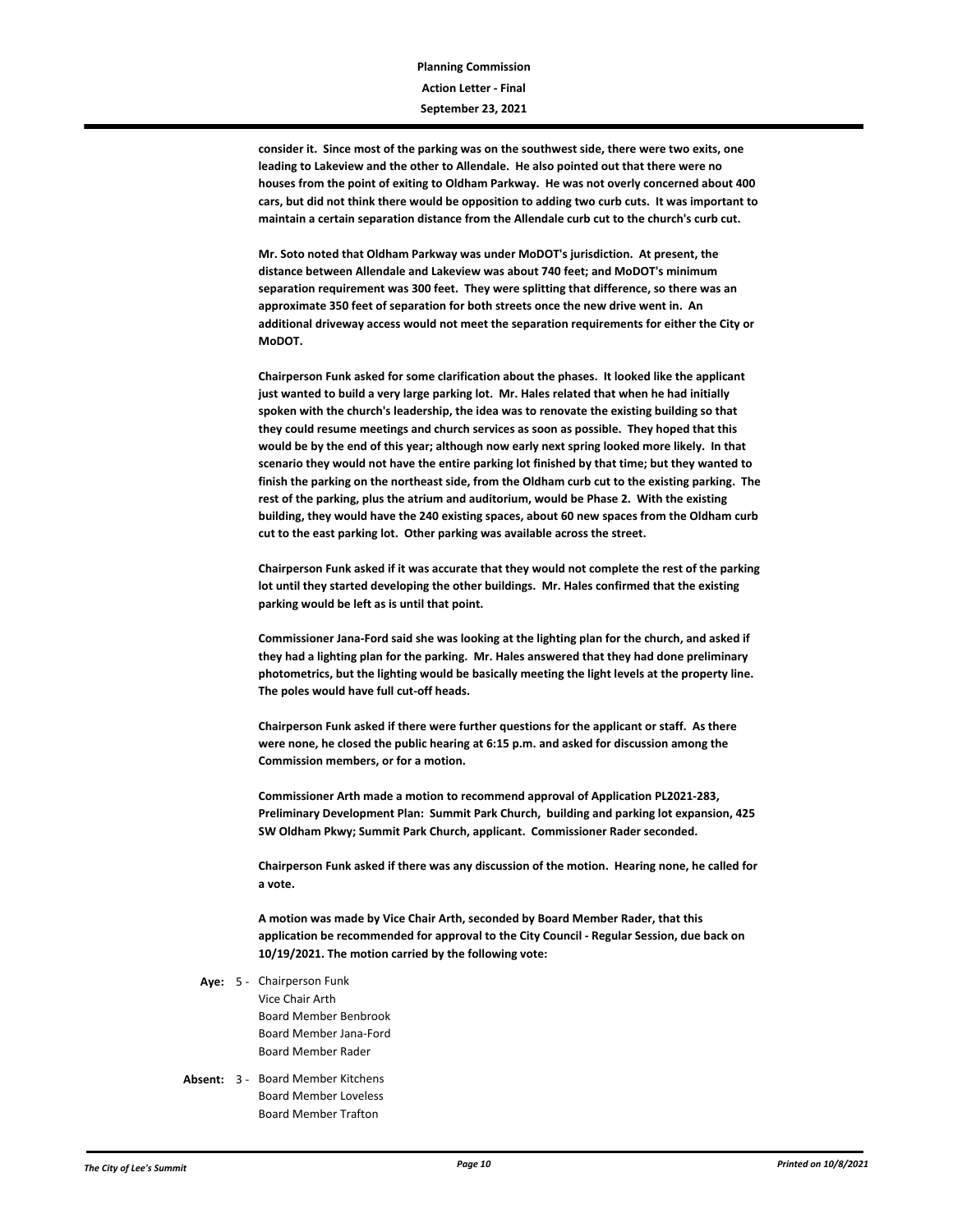**Abstain:** 1 - Board Member Sanning

- **a. TMP-2051** An Ordinance approving a preliminary development plan for the proposed Summit Park Church building and parking lot expansion, 425 SW Oldham Parkway, in accordance with the provisions of Chapter 33, the Unified Development Ordinance of Lee's Summit Code of Ordinances, for the City of Lee's Summit, Missouri.
- **5. 2021-4377** Public Hearing: Application #PL2021-282 Rezoning from AG to RP-1, RP-4 and CP-2; and Preliminary Development Plan - Blue Parkway mixed-density residential development, 2840 SE Blue Parkway; Griffin Riley Property Group, applicant.

**Chairperson Funk opened the hearing at 6:17 p.m. and asked those wishing to speak, or provide testimony, to stand and be sworn in.** 

**Mr. Dan Foster, with Schlagel and Associates, gave his address as 14920 W 107th Street in Lenexa, Kansas. He was representing Griffin Riley Property Group, the applicant. Also present were Mr. Garrett Wilson of NSPJ Architects; and Ms. Anne March, from the law firm of Rouse Frets White Goss Gentile Rhodes, who was participating via Zoom. A displayed slide showed the project's location at Blackwell Road and US 50. It was at the edge of Lee's Summit, with the property's east boundary line being Lee's Summit's east city limit. The property was also just south of the elementary school, with the rest of the ground to the east being unincorporated property.** 

**Mr. Foster then gave some background. They had consulted the Comprehensive Plan about land uses. They had also reviewed the site conditions, as well as Lee's Summit's transportation network, particularly collector streets and access points to the property. They had also met with staff to get information and guidance about the best land use, and had met with the neighbors before preparing the plan. That was in addition to the required official neighborhood meeting. Mr. Foster added that this plan followed the boundaries drawn by the Ignite comprehensive plan for various land uses. The applicants would follow the densities, boundaries and various land uses in that plan.** 

**Discussions with City staff had included items that the applicants were to focus on, such as improving drainage along Mill Creek, providing open space and seeking neighborhood feedback. When they discussed the project with the neighbors, the neighbors had looked to the Comprehensive Plan about the appropriate land use. They wanted a 'Class A' apartment product, access control through the community, reducing the use around the school including the height of the construction on the adjacent property to the north, and retail connectivity. Another topic brought up at the meeting was traffic, specifically truck traffic along Blue Parkway.**

**Mr. Foster then displayed a map showing the subject property and surrounding area, showing commercial use and two high-intensity residential uses. A video showed the plan's general concept including a retail center and single-family homes. About 30 percent of the site was open space and green space; about three times the required amount. The video showed the pool and clubhouse, the luxury apartments and senior housing. Mr. Foster pointed out that the Comprehensive Plan specified higher-density residential uses. The 2018 plan had also showed retail on the corner; and staff had agreed that this was an appropriate use. Single-family housing was on the west side.** 

**As the transportation plan had indicated, some improvements to Blue Parkway were needed. They would also need to construct a collector street through the site as well as other public streets. The rest of the site consisted of medium-density residential use; and single-story**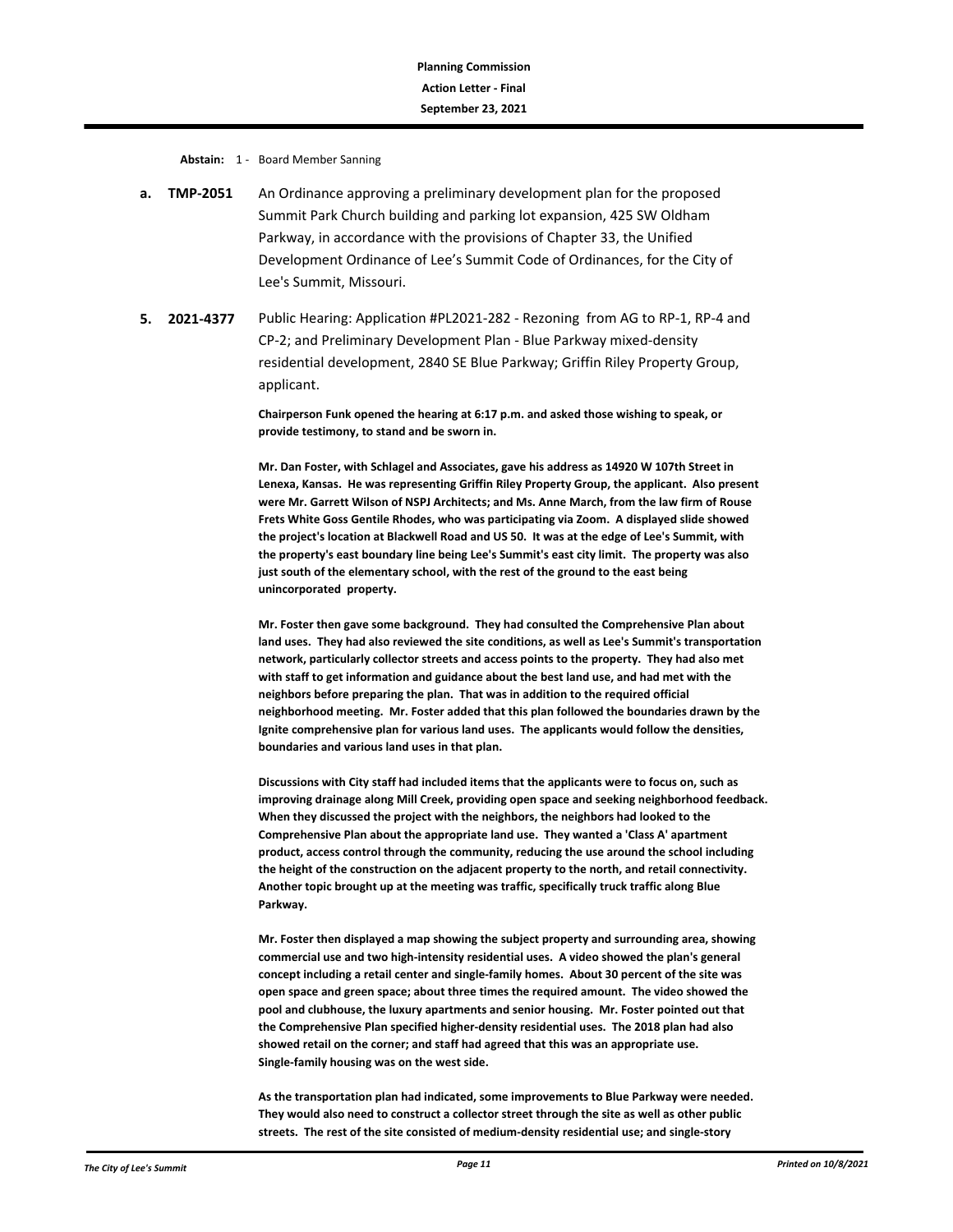**housing for seniors on the east side.** 

**These features, the street and the drainage all created different areas on the plan in terms of being able to have changes in the development pattern. Of the three detention areas, one would take care of most of the apartment area as well as being an amenity feature. The and the other two would serve the townhomes and single-family development. The basin for the retail use drained toward the southwest and would not only provide detention but also additional setback and buffering options from the adjacent residents to the retail building. That was in addition to the required landscape buffer they would provide along that edge.** 

**Access to the site would be via the planned collector street, with the apartment community also having access off Blue Parkway. The retail development would have access off Blue Parkway as well. The top of the market options in this particular mixed-use development were modern design, premium exterior finishes including stone, Masonite panels, James Hardie siding as well as premium vinyl and wood composite LP SmartSide siding. All the single-family lots would have public street access, and the townhomes would have a public street with internal private streets as well as green spaces.**

**The retail building would be 37,955 square feet. Access would be from Blue Parkway, as well as from the northwest corner, as required for fire access. Stormwater detention was provided at the southwest corner; and landscape buffers were provided as the UDO required. The apartments would be at the southeast corner, adjacent to Blue Parkway. The idea was that the apartments would be around the lake, which was the central amenity feature. Garages would be "tuck under" garages plus some freestanding garages on the perimeter.** 

**The townhomes and senior housing would be in the northeast corner, and would have connecting pathways. This project would have an 'amenity corridor', with the front doors facing the green spaces. The single-family lots in the center would have access off a private alley and those on the perimeter would be accessed from the street. A modification was requested for lot width and size. A buffer would be provided along the west and north boundaries. Mr. Foster than played another video showing an existing project, the Residences at Echelon with similar finishes and amenities.**

**Mr. Foster emphasized that the site plan followed the specific standards of the 2018 Comprehensive Plan and the 2021 Ignite Plan. It also met and exceeded the list of requests that the neighbors had presented. The proposed project would have modern architecture with durable quality materials, extensive amenities and social opportunities. The plan also focused on walkability and connectivity for pedestrians. The applicants agreed with the Conditions of Approval in staff's report.** 

**Following Mr. Foster's presentation, Chairperson Funk asked for staff comments.**

**Mr. McGuire entered Exhibit (A), list of exhibits 1-18 into the record. He related that the subject property, and those to the south, had formerly been used for agriculture. The property to the north was zoned R-1 and was currently developed as an HOA pool and common ground; as well as an elementary school. The Highland Park elementary school building was about 335 north of the proposed project's property line.**

**The applicant wanted to rezone the 62.4 acres for single-family homes (12.46 acres), townhomes (24.55 acres), multi-family units (19.21 acres) and retail/commercial use (6.18 acres). This would be rezoning from AG to RP-1, RP-4 and CP-2. The development would have a total 78 single-family homes, 113 townhomes and 252 multi-family homes with the addition of a clubhouse, plus one commercial lot and three common area tracts. This application was also functioning as a preliminary plat, which was allowed by the UDO.** 

**For the single-family homes, the applicants were requesting 78 lots with 6.18 homes per acre.**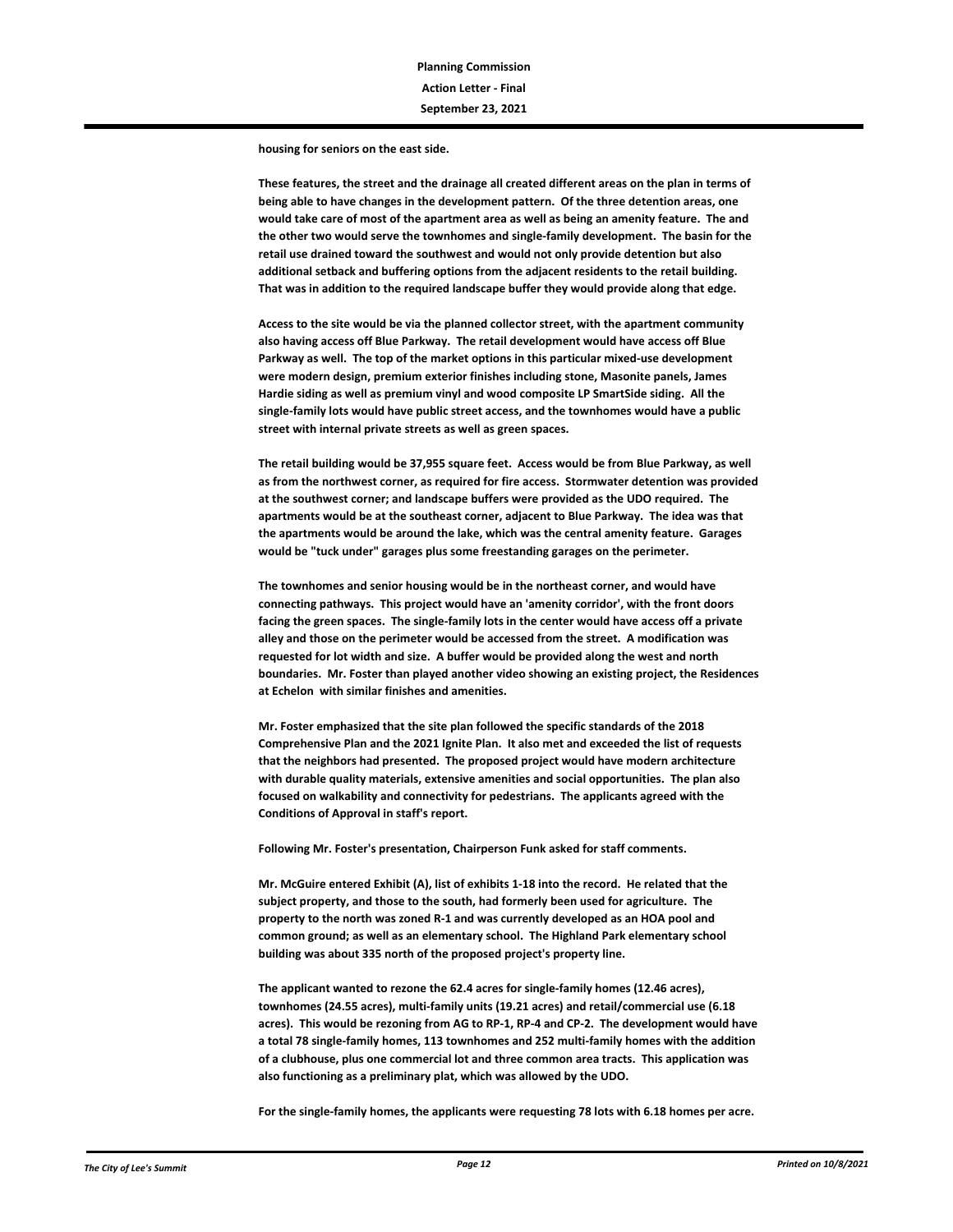**The lots would be a minimum 4,000 square feet with a 40-foot minimum lot width. The proposed building materials would be similar to existing residential subdivisions in the metro area. Those materials included stone veneer, LP SmartSide lap siding and panel siding, and composite shingle roofing. For the townhome portion, the applicant proposed 113 units with a density of 4.6 units per acre. Parking would be a total 257 spaces. The townhomes would have the same building materials as the single-family homes. Parking would be a total 519 total, with 510 required by the UDO.** 

**For the 19-acre multi-family portion, the applicant proposed 252 units with a density of 13.12 units per acre. This was slightly above the UDO's maximum 12 units per acre. Lot size per unit would be 3,300 square feet, a little less than the 3,500 square foot minimum in the UDO. The floor area ratio (FAR) was .17 Unit types would include 24 studio apartments, 132 one-bedroom units, 77 two-bedroom units and 24 three-bedroom units. The apartment buildings would have stucco, stone veneer and lap sided, with metal and composite shingle roofing.** 

**Mr. McGuire then gave some information about the commercial portion of the project. The applicant proposed a 37,955 square foot commercial building. Proposed building materials for the commercial building would be EIFS, stone veneer, ACM panels and wood composite siding. The proposed use of ACM panels was consistent with the contemporary architecture design of commercial development. It was also used for schools, government buildings and churches. Previous approvals for these panels as a primary building material included several car dealerships, churches, the City's water utilities building and the recently approved public library projects. Staff supported the use of these panels.** 

**The applicant was requesting some modifications. For the R-1 zoning district, the modification would be to the density, lot width and minimum lot size. To meet the demonstrated market demand for more obtainable housing product, these homes would have a narrower floor plan. That design would require a more narrow lot. The proposed housing product met the Comprehensive Plan goal for providing diverse housing types to meet changing housing needs. For this reason, staff supported the modification.** 

**The applicant also requested a modification to the maximum density and minimum lot size for the proposed multi-family portion. This request was similar to other multi-family projects that had been approved; and staff's letter gave some details on recently approved projects including Stag's Field. Staff also supported this request.** 

**The next requested modification was to the landscaping, specifically caliper size and height of the trees. The minimum caliper was 3 inches, with the modification allowing a minimum 2.5-inch caliper for shade trees and 2 inches for ornamental trees. Evergreen trees would be a minimum 6 feet tall. Staff supported these reductions, as best practice for landscaping indicating that smaller sizes of trees were more adaptable and had a higher rate of survival than larger trees. Staff intended to include changes to the minimum tree size requirement as part of a future UDO amendment. Modifications for size requirements had been approved as part of previously approved preliminary development plans.**

**Regarding the landscape buffer, the UDO required a high-impact buffer of this kind to be located abutting the property line. Staff requested a modification to allow for the buffer to be set back from the property line. This was due to a conflict with the existing electrical easements that ran the length of the north and west property lines. The alternative placement would avoid conflicts with the future maintenance of utilities in the easement; and for that reason staff also supported this modification.**

**The applicant proposed to reduce the required parking lot setback on the commercial portion from 20 feet to 18 feet. The applicant wanted to maximize the available parking on site, and this would be adjacent to the proposed new collector street as well as the parking lot of the**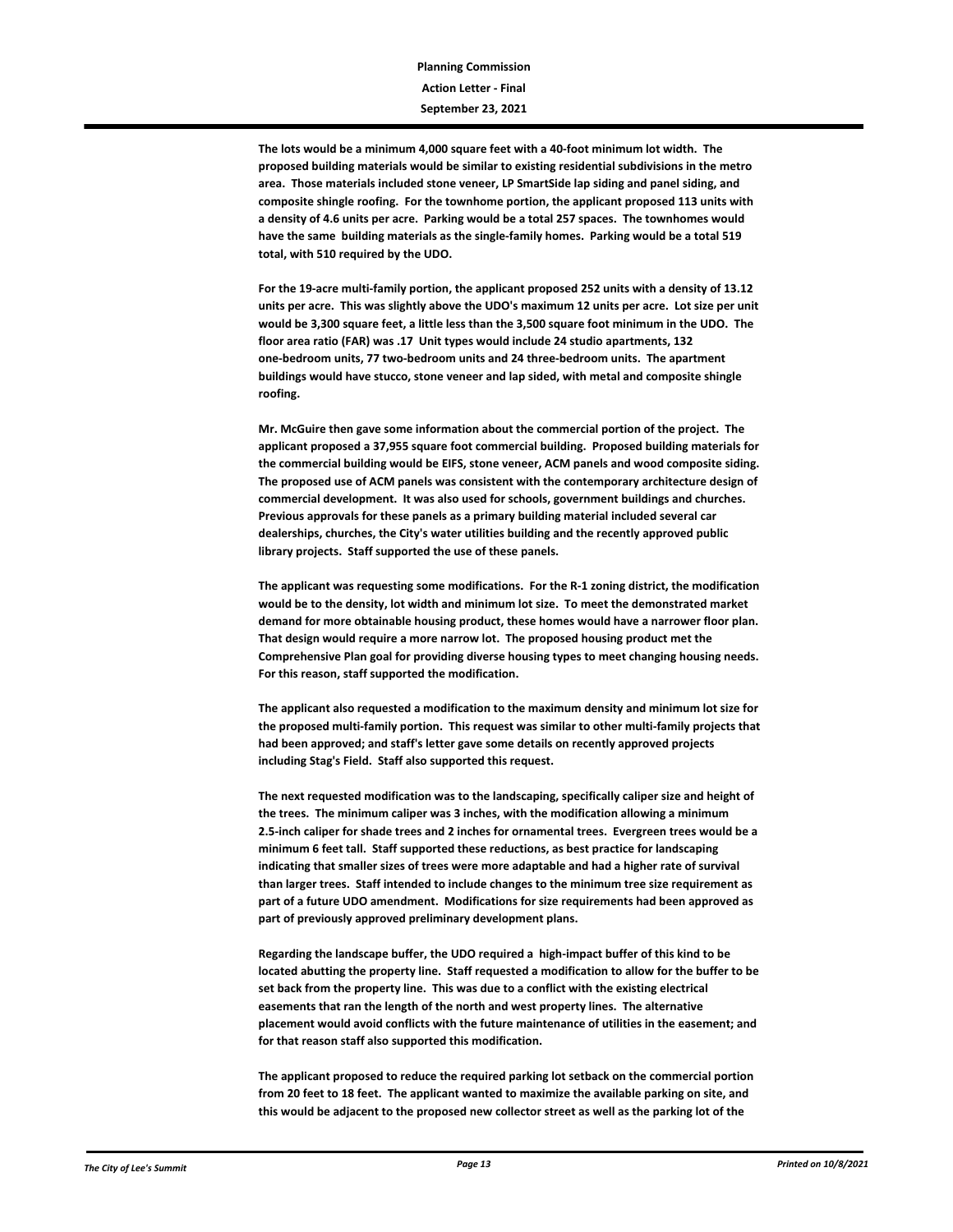**proposed apartments. Staff supported this modification.**

**The 2021 Comprehensive Plan's land use map identified this site as "Residential Category 2" and "Residential Category 3". It had established the goal of creating and maintaining a variety of housing options, styles and price ranges. A policy recommendation of the adopted plan recommended allowing small lot development, to increase density and the availability of affordable housing stock. For these reasons, staff found that the proposed development met the specified goals and objectives of the Ignite plan.**

**The proposed development and land uses would follow the recommendations for future land use map associated with the 2021 Ignite Comprehensive Plan. This plan sought to achieve a high quality living environment by providing diverse housing types, in order to meet the changing housing needs. The proposed single-family homes and townhomes were compatible uses and were similar to uses on adjacent properties. The Comprehensive Plan encouraged developments that integrated diverse housing types and styles; and by effectively integrating multi-family residential and minimize negative impacts that multi-family development might have. By locating the apartments by US 50 Highway, the development acted as a buffer and a transition into the single-family neighborhood to the north and west.** 

**The project had 11 Conditions of Approval; and Mr. McGuire stated that he could answer questions. He concluded that the application met the requirements of the UDO and the Design and Construction Manual.** 

**Chairperson Funk asked Mr. McGuire and Mr. Soto if they had received any public comments on the application. Both stated that they had not. Chairperson Funk then asked if the Commissioners had questions for the applicant or staff.**

**Commissioner Arth asked Mr. Foster what was the square footage for the single-family homes and the townhomes. Mr. Foster replied they were about 1,250 for the two-bedroom and three-bedroom houses and the townhomes were about the same size. He added that most of them would have two-car garages. He was not sure if they would have basements.** 

**Commissioner Arth remarked that she liked the lakes in the northeast corner near the townhomes. She asked if they would be stocked with fish, and Mr. Foster answered that some of that would happen naturally but they might also be stocked. Commissioner Arth then asked if the amenities at the apartments would be available to the single-family homes and townhomes. Mr. Foster explained that there was a separate amenity area, but the townhome area did have a separate clubhouse. Commissioner Arth then asked how many additional children from this development would be attending Lee's Summit schools. Mr. Foster did not know the exact projection, but recent applications had indicated that it would not be a high number.** 

**Commissioner Benbrook asked if the townhomes and single family homes would be for sale or rent. Mr. Foster answered that this was essentially a rental project. Commissioner Benbrook remarked that due to the reduced lot size, the single-family homes would not be likely to have fenced yards. Mr. Foster replied that as the landscaping was provided to residents, fencing would not be provided. Commissioner Benbrook asked about the phasing, and Mr. Foster answered that phasing for this particular project would be challenging. That was partly due to the infrastructure. The sewer service would come from the north, for example. They would probably had to do considerable grading in order to the extend the utility infrastructure. However, in terms of product, the multi-family portion would be done first; but it in what order the single-family homes, senior housing and townhomes would go in was not yet clear. Some of this was due to financing.** 

**Commissioner Benbrook remarked that the proposed finishes, sizes and styles seemed to indicate a more premium product; and asked if this would apply to rental housing. Mr. Foster**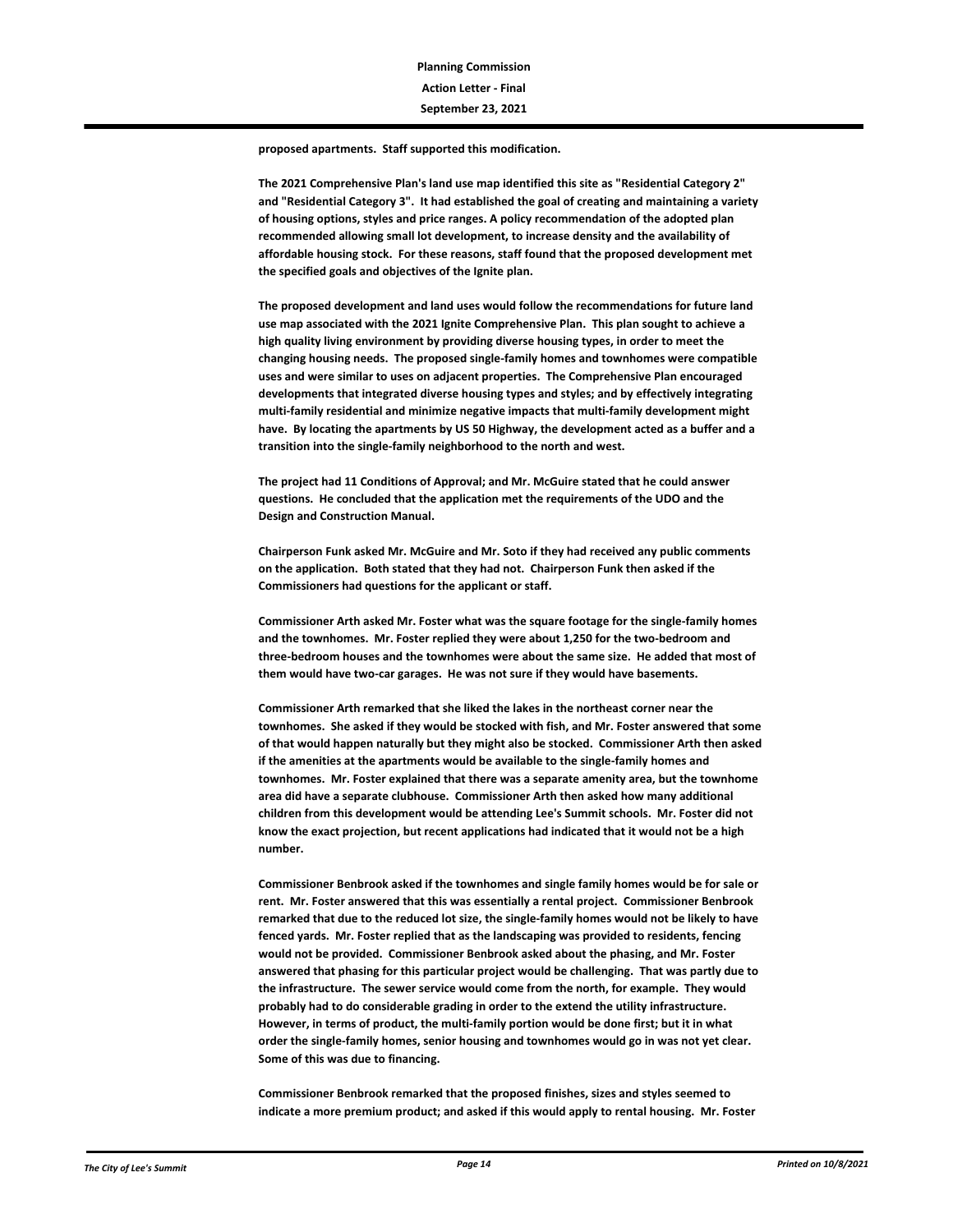**replied that it would, and they were definitely planning high end finishes and quality architecture. Commissioner Benbrook asked if all this would be maintenance provided and Mr. Foster answered that it would, since the housing would all the rentals.** 

**Commissioner Jana-Ford remarked that a recent trend for flexible durations of rents, and asked if that would be considered for this project. Mr. Foster answered that there would be various terms within set guidelines. Potentially that means different lengths of time, as long as these met fair housing requirements. Commissioner Jana-Ford asked if the single-family homes would also have maintenance provided, such as lawn mowing; and Mr. Foster answered that they would. She asked if the apartments would have elevators, and Mr. Foster replied that they would. He added that the site sloped west to east and it was a fairly substantial grade change. The buildings would be used to step down that grade as well as provide a good view from the upper stories, which was likely to attract residents. The apartments would be key card accessible.** 

**Commissioner Jana-Ford asked if there would be any ground floor units. Mr. Foster answered that due to the grade change, the basements would form the first story in some units due to the grade change. Commissioner Jana-Ford then asked about access to the two clubhouses, and Mr. Foster said the clubhouse close to the apartments would probably have a leasing office. Both the clubhouses and pool would be used only by residents.** 

**Concerning the retail building, Commissioner Jana-Ford asked if it had prospective tenants at this point. Mr. Foster answered that they did not but planned to look for commercial tenants. Some could occupy more than one bay in the commercial building.**

**Commissioner Sanning noted to Mr. McGuire that there had been numerous conversations about continuity between various developments in terms of appearance and style. This development looked somewhat different, and he asked if there had been any feedback from the public or the City about compatibility with nearby developments. Mr. McGuire said he had not had any conversations with the general public regarding the architectural style of the proposed buildings. The materials were similar to, and compatible with, more modern subdivisions but he had not heard any complaints. Commissioner Sanning then noted a mention that this project provided more attainable housing; and asked if that was based on aspects such as volume or price. Mr. McGuire answered that 'attainable' was partly based on the smaller footprint, as smaller homes were cheaper to build. In that context it would be more attainable to a larger portion of the community.** 

**Commissioner Sanning asked what the price ranges would be, and if it was correct that the townhomes and single-family homes would be 1,200 to 1,500 square feet for both the townhomes and single-family homes. Mr. McGuire answered that this was correct. Mr. Foster then replied that overall, rents would range from \$1,400 to \$2,800.**

**Commissioner Sanning asked if Mr. Foster had held any conversations with the school district. Mr. Foster answered the increase for schools was not anticipated to be a problem. Part of the reason for this project being rentals was to interest people who had just moved to town or were transitioning to a smaller home. There was a market for this particular product, and it was becoming more common. Commissioner Sanning complimented Mr. Foster on his attention to due diligence with this application.** 

**Commissioner Rader noted to Mr. McGuire that staff's report included a graph on overall demand. It indicated that the total supply was 7,744 for existing, under construction, approved and conceptual. She asked how that played out with the goal of 6,776 for the year 2027. Mr. Elam displayed the chart and explained that it was developed after the 2017 housing market needs assessment that had been contracted out via VSI. The study had looked at market rate demand associated for a ten-year projection. It was not a goal, but rather market research.**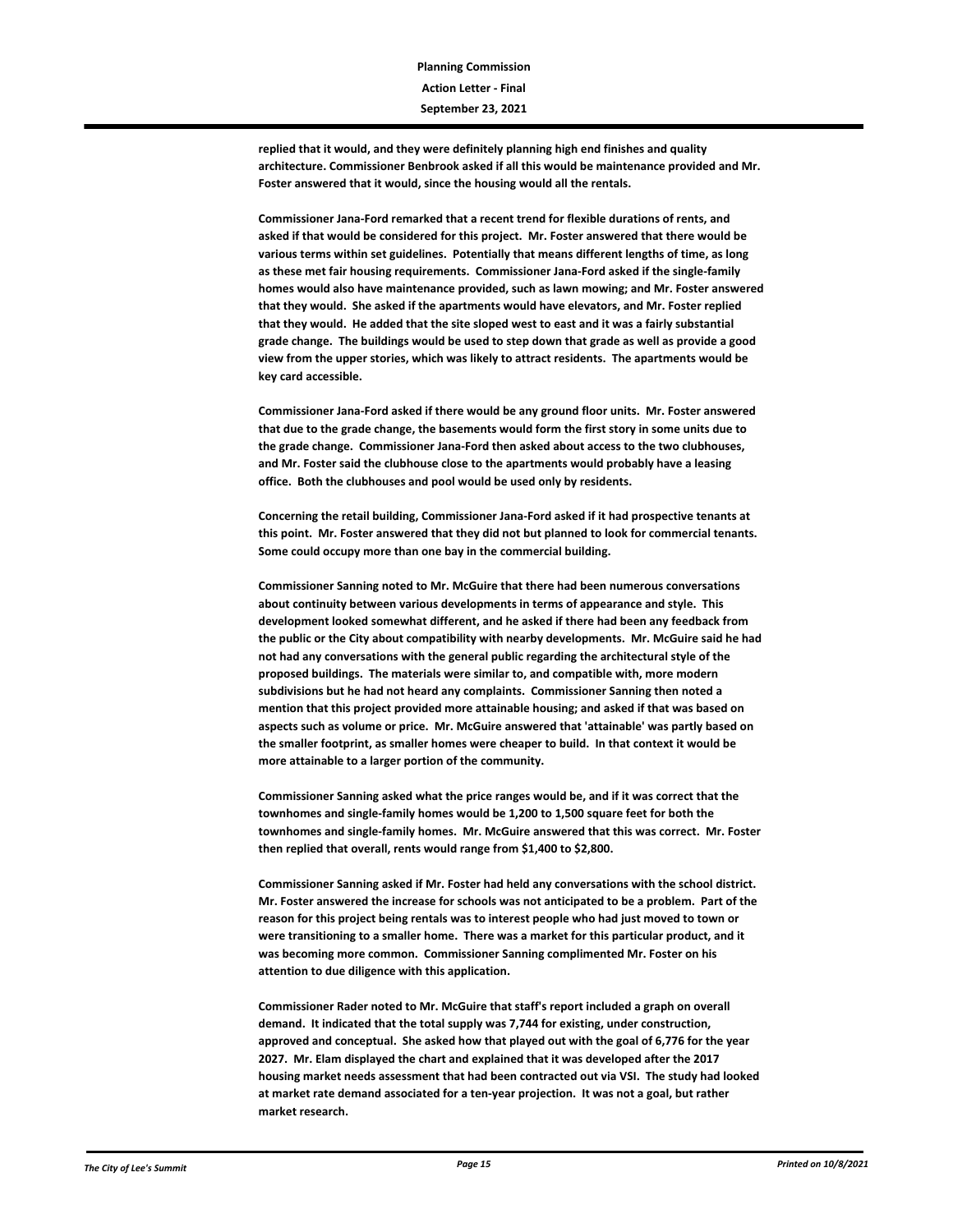**The 2027 overall demand of 6,776 units was the estimated demand for market rate, class A multi-family rental housing across the entire community. At that time, the existing supply was 2,304, plus units that were under construction and others that had been approved, with zoning obtained but no construction had started yet. All the existing modern units, units under construction or that had been approved were combined for a supply number of 4,447. When supply was subtracted from demand, the result was an unmet demand of 2,319 units. This was all based on the 2017 study. Lee's Summit had more construction going on since then; so they had carried down the overall demand and the result showed that the supply of existing modern units had increased by almost 2,000 since the study was done. That meant a figure of 4,317 instead of the previous 2,304.** 

**Currently, about 338 units under construction, for a final sum of 4,655 of currently available units that were available or would soon be available. Additionally, 2,351 units that had been approved but construction had not yet started. There was no guarantee that these would be completed. The conceptual figure was 738, meaning various proposals for that number of additional units throughout the community, including the units in tonight's application. All these combined yielded a total of 7,744. The net demand comparison looked at demand numbers minus the different categories; and this indicated an excess demand of 2,459. That demand minus both existing units plus those under construction still showed an excess demand of 2,121. If everything that was currently approved was under construction or open, the sum would be 230 over the projected demand. When conceptual projects were included, the figure would be 968.** 

**Commissioner Rader asked if this meant that Lee's Summit had an under-supply of about 2,000 units at present, and Mr. Elam answered that it was, after the calculations were done. It would be a 2,121 units in excess demand.**

**Commissioner Rader remarked that she was a real estate agent and there were plenty of people looking to buy homes. She asked Mr. Foster if there was a possibility that these rental units in the project could eventually be sold at a price affordable for most people. Mr. Foster answered that based on current discussions with the applicants, these were likely to remain rentals. Other products had been approved recently in the same size range and these would be for sale. The rental housing in tonight's application would remain a product that was needed. He added that there was no apartment community of this nature in this part of the metro area. Commissioner Rader commented that a major reason for the demand being met was that people found it difficult to find homes to buy and so decided to rent.** 

**Chairperson Funk noted to Mr. Foster when he was talking about the over-50 part of the townhomes, it sounded like these would be a rear entry. Mr. Foster clarified that the units' front doors would be in the green space, so tenants would be inclined to enter through the garage. Guests would walk from the parking space and walk between the units to the front door. Front doors facing green space was becoming popular.**

**Commissioner Jana-Ford asked if the units would be pet friendly. Mr. Foster answered that many of them would.** 

**Chairperson Funk asked if there were further questions for the applicant or staff. Hearing none, he closed the public hearing at 7:15 p.m. and asked for discussion among the Commission members.**

**Commissioner Benbrook remarked that he he had been seeing a troubling pattern in Lee's Summit that many people who grew up here could not afford to stay. They were essentially priced out of the market. He considered the housing in this application a good product and it probably did meet a demand; but he was becoming concerned about where the city was headed. He knew several young families who had been living in Lee's Summit but had moved**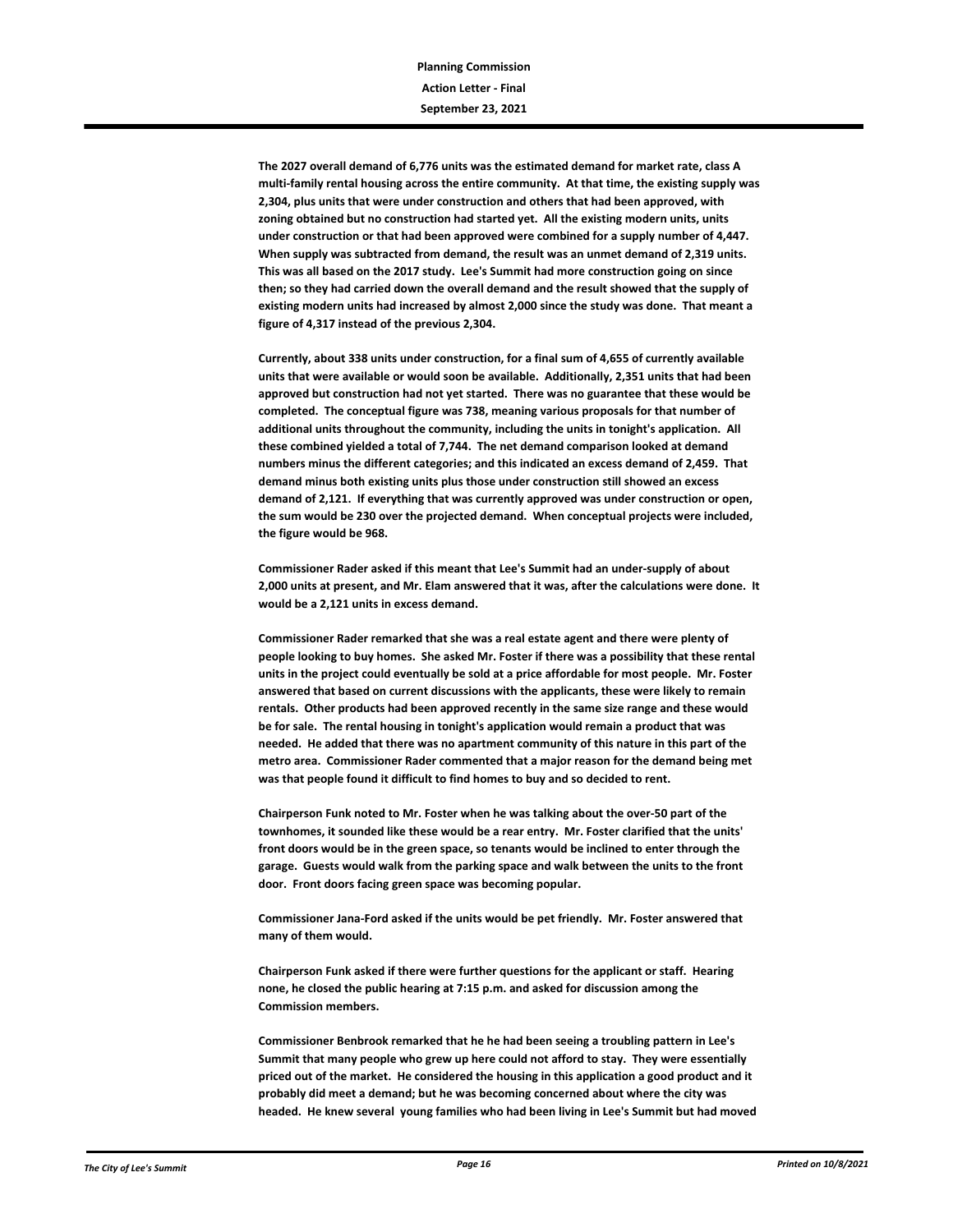**to other communities, such as Blue Springs or Harrisonville, because they could no longer afford to live in Lee's Summit.**

**Commissioner Arth stated that the Planning Commission had previously seen an application for a project on this same piece of property, and some neighbors who were opposed had attended. That had not happened with this application; and that said a lot about their comfort level. The top rent of \$2,800 seemed high; so she did share Commissioner Benbrook's concern. She intended to recommend approval. Chairperson Funk agreed, and said he liked the concept. Commissioner Rader said she would have liked the housing to be for sale rather than rentals, but she also intended to vote for approval.** 

**Hearing no further discussion, Chairperson Funk asked for a motion.**

**Commissioner Arth made a motion to recommend approval of Application PL2021-282, Rezoning from AG to RP-1, RP-4 and CP-2; and Preliminary Development Plan: Blue Parkway mixed-density residential development, 2840 SE Blue Pkwy; Griffin Riley Property Group, applicant. Commissioner Rader seconded.**

**Chairperson Funk asked if there was any discussion of the motion. Hearing none, he called for a vote.**

**A motion was made by Vice Chair Arth, seconded by Board Member Rader, that this application be recommended for approval to the City Council - Regular Session. The motion carried unanimously.**

**a. TMP-2038** An Ordinance approving a Rezoning from AG (Agricultural) to District RP-1 (Planned Single-Family Residential), RP-4 (Planned Apartment Residential District) & CP-2 (Planned Community Commercial District) and Preliminary Development Plan for Blue Parkway Mixed-Density Residential Development, located at 2840 SE Blue Parkway, in accordance with the provisions of Chapter 33, The Unified Development Ordinance of Lee's Summit Code of Ordinances, for the City of Lee's Summit, Missouri.

#### Other Items

**6.** [2021-4390](http://lsmo.legistar.com/gateway.aspx?m=l&id=/matter.aspx?key=6994) Planning Commissioner Training

**A staff memo was provided to the Planning Commission members. A date will be chosen for a discussion when all of the Planning commission members can be present. Mr. Johnson stated that on October 7th, the agenda had only a Consent item at this point, and that might be a good occasion to address some training items. If anyone had suggested items for coaching or training, that could be done via email. The memo had been intended to provide direction on how staff reports were constructed; and the criteria on which the Commission and Council made their decisions.** 

**Chairperson Funk asked if Mr. Bushek could provide a written instruction sheet on procedures such as motions and amending motions. Mr. Johnson said that could be a topic on October 7th.**

Roundtable

**Commissioner Rader stated that there were large companies coming into the metro area, including Lee's Summit; and they were buying up properties in every price range. They made offers at full price and paid up front, which was what most sellers wanted. Those companies converted the properties to rentals. She was concerned about this trend in terms of property values. What generally happened was that absentee owners did not care about the properties as long as the rent was paid; and the home often fell into disrepair. Sometimes this was**